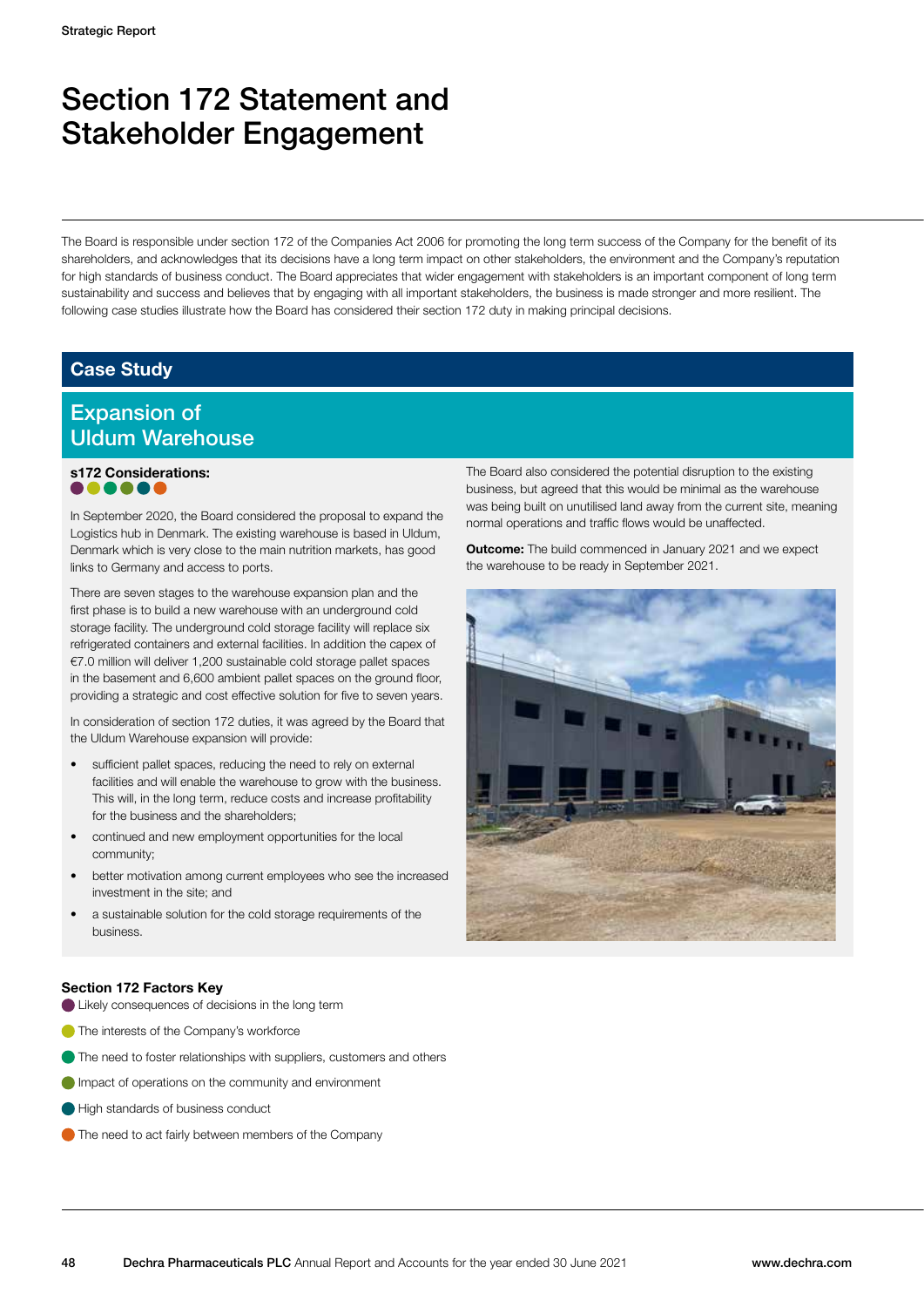#### Implementation of an electronic Quality Management System

## s172 Considerations:

As part of our continued investment in DPM&S, the Board considered in June 2020 the implementation of an electronic Quality Management System (eQMS) which would provide an integrated system for the information and processes in the life cycle of our products.

The Board considered the section 172 duties, noting that:

- Community: although there was no major impact expected, the reduction in the reliance on paper based systems (and associated storage) will assist further the sustainability agenda;
- Employees: the system will provide an information source which will enable easier collaboration for complex processes across DPM&S with a repository of information in one system. This will ultimately increase employee productivity and job satisfaction and these benefits will outway any short term disruption arising from the need to train employees in the use of the new system;
- Suppliers: the new system provides a harmonised and consistent platform allowing faster processing and improved communication related to the management of our suppliers;
- Customers: the use of an electronic system will provide wider visibility of the quality systems and data allowing us to be more agile which will maintain the consistency of supply of Dechra's products and reduce the overall cost of supply; and
- Shareholders: the improvements in regulatory and quality systems will enable faster and more consistent supply with lower cost; this will enhance shareholder value through better financial performance and a better reputation in the markets that we operate. The new system will also support future acquisition and growth, providing a Dechra platform and regulatory and quality framework (system and business processes) to integrate new products and entities. This will further enhance shareholder value.

The adoption of the eQMS system is clearly aligned with the Group's strategy to support growth by facilitating prior and future acquisitions to be integrated by using the new platform. Its adoption will harmonise and improve existing business processes, facilitating faster and more effective time to market for new products and market extensions. Crucially, it will make it easier to maintain our compliance standards around existing business processes and current products. It also allows the adoption of a cloud approach, which will future proof this major and critical investment for Group.

**Outcome:** The Board approved the project which commenced in July 2021.

## **Case Study Case Study Case Study**

#### **Skipton**

## s172 Considerations:

Following the acquisition of the freehold to Building 3 at Skipton, the DPM&S team have considered the long term site master plan and submitted for Board approval a capex request (of £5.5 million) as the first part of the project to develop the site, which would deliver a new state of the art QC laboratory, additional warehousing space, new canteen, reception and office space, and a pilot plant and training area. The Board considered their section 172 duties noting that the Skipton site master plan phase 1 project was in line with the manufacturing and supply chain enabler and would affect the following:

- Employees: enable the right flow of traffic and movement of goods on site making employees feel safer, providing an improved environment to perform their roles, in particular the QC department, a better training environment, a better canteen facility, and allows the next step of building the potency suite to further protect our employees from any potential harmful substances;
- Customers: allows the next steps of increasing capacity of the solid dose facility and maintaining the quality of the products through new equipment, improving supply reliability from the Skipton site, particularly with higher throughput testing in the QC laboratory, and creates additional space to bring in more products and be in control of the supply of these products to our customers;
- Shareholders: the improvement in supply reliability will enhance shareholder value through better financial performance and a better reputation in the markets that we operate; and
- Community: improves the traffic flow in the immediate area and provides long term security of the site to the local community.

**Outcome:** The Board approved the capex and it is anticipated that work will commence in the 2022 financial year.